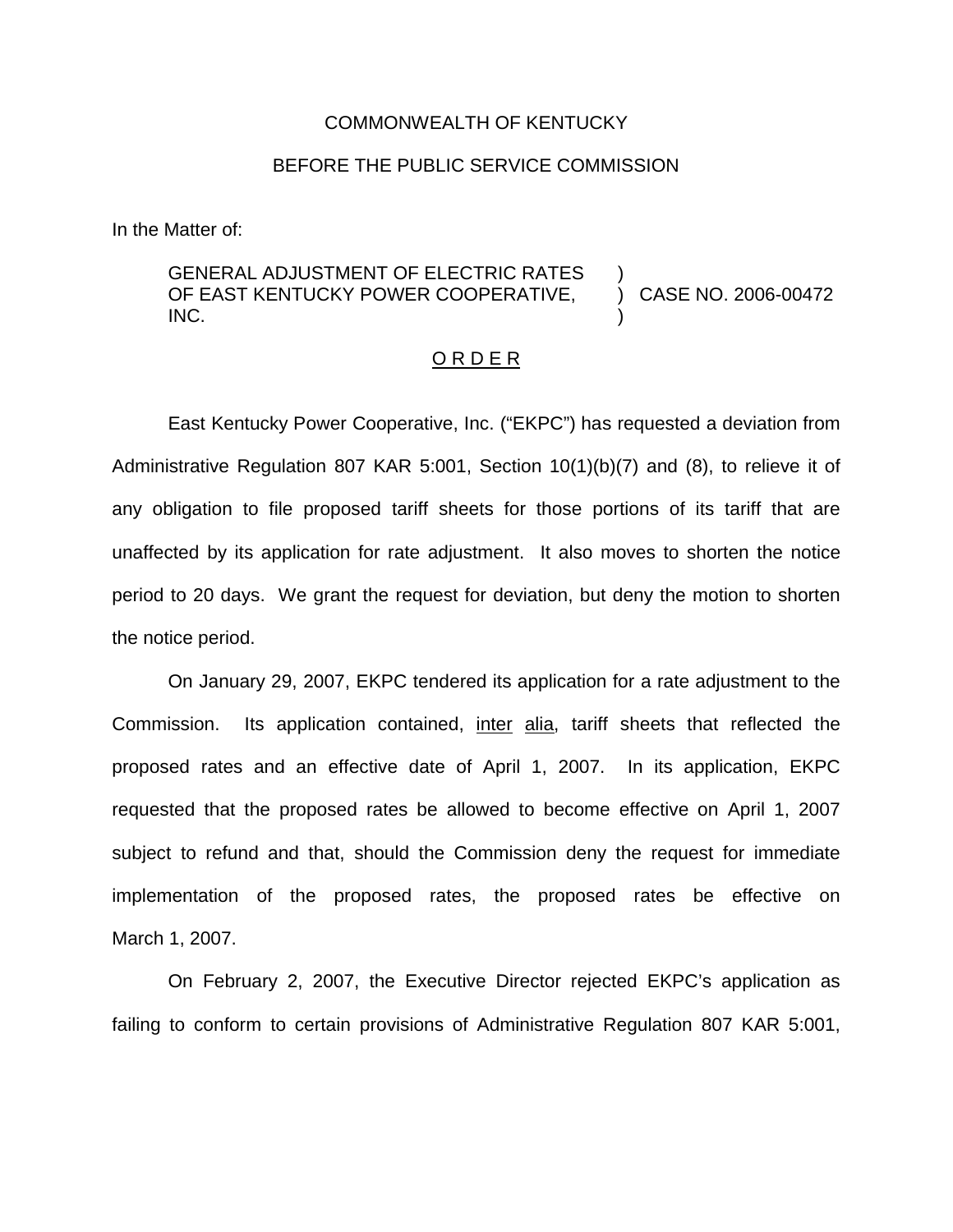Section  $10<sup>1</sup>$  On February 6, 2007, EKPC supplemented its application to cure its noted deficiencies. In its supplemental submission, EKPC requested a deviation from Administrative Regulation 807 KAR 5:001, Section 10(1)(b)(7), to relieve it of any obligation to file proposed tariff sheets for those portions of its tariff that are unaffected by its application for rate adjustment. It further moved to shorten the notice period to the Commission to 20 days to permit its proposed adjustment to become effective on March 1, 2007.

As to the request for deviation, the Commission notes that EKPC's tariff is comprised of two sections. The first section contains the rates, rules, and regulations for furnishing wholesale power service to EKPC's member distribution cooperatives.<sup>2</sup> The second section contains the rates, rules, and regulations for purchasing electric power and energy from qualified cogeneration and small power production facilities.<sup>3</sup> The proposed wholesale rate adjustment only affects the first section of EKPC's current tariff. In its initial submission, EKPC submitted only this section of its tariff.

Administrative Regulation 807 KAR 5:001, Section 10(1)(b)(7), requires a utility to submit with its application for rate adjustment its proposed tariff in a form that

<sup>1</sup> Administrative Regulation 807 KAR 5:001, Section 2, provides that the Executive Director (formerly known as the Commission's Secretary) "may reject for filing any document which on its face does not comply with the rules and administrative regulations of the commission."

 $2$  The full title of the section is "Rates, Rules, and Regulations for Furnishing Wholesale Power Service at Various Locations to Rural Electric Cooperative Members Throughout Kentucky."

 $3$  The full title of the section is "Rates, Rules, and Regulations for Purchasing Electric Power and Energy at Various Locations Throughout Kentucky from Qualified Cogeneration and Small Power Production Facilities." This section also includes EKPC's Emergency Electric Procedures.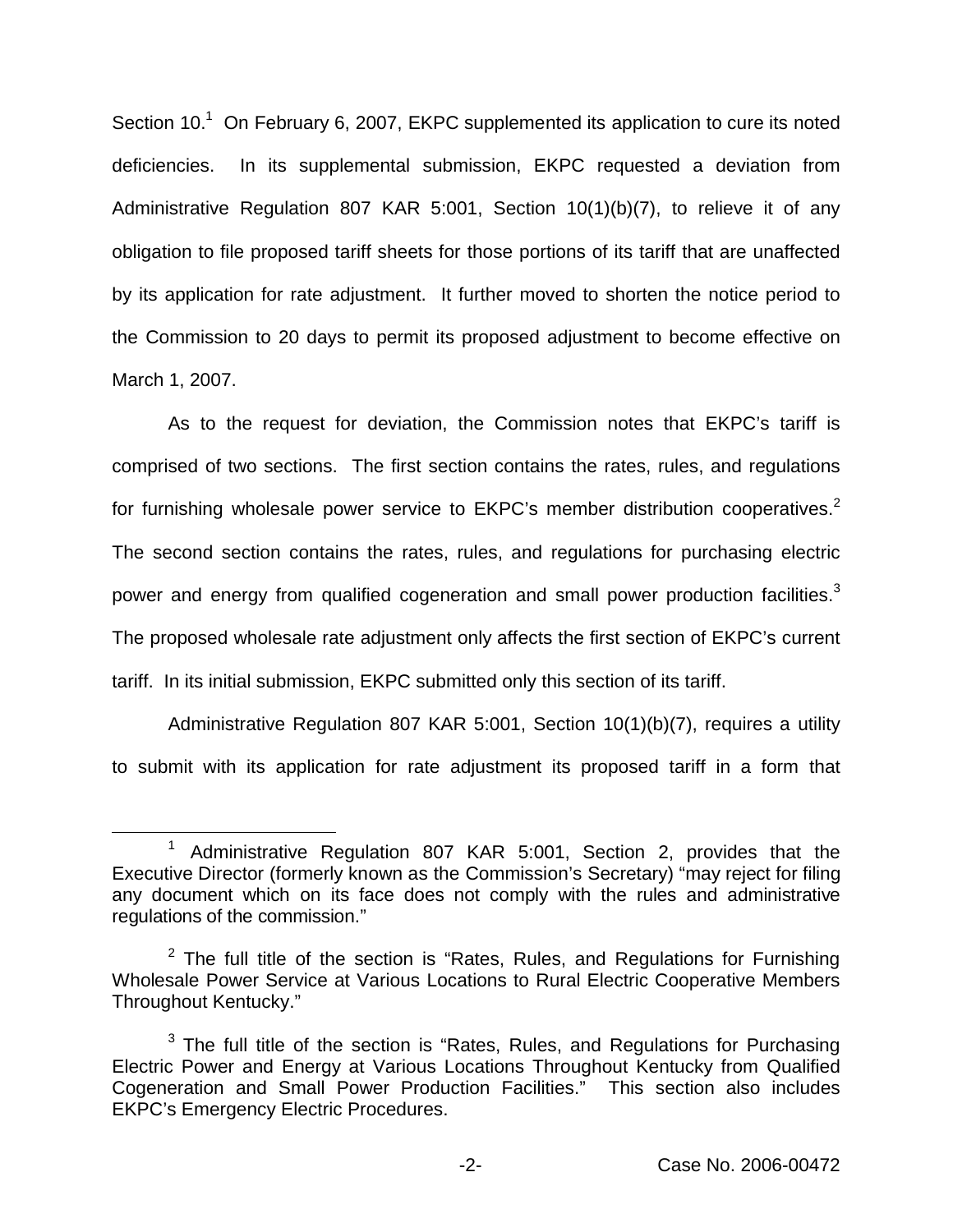complies with 807 KAR 5:011. Section 10(1)(b)(8) requires a utility also to show its proposed tariff changes by providing the present and proposed tariffs in comparative form or indicating the additions by italicized inserts or underscoring and striking over deletions in a copy of the current tariff. By failing to submit its entire tariff, EKPC failed to comply with these sections.

EKPC requests that the Commission permit a deviation from these two provisions to relieve it of any obligation to file the section of its tariff that deals with the purchase of electric energy and to permit the filing of the affected portions of its tariffs only. In support of its request, it argues that the proposed rate adjustment does not affect the tariff section that addresses the purchasing of electric power and is irrelevant to this proceeding.

We find that EKPC has shown good cause to grant the requested deviation. EKPC's tariff clearly consists of two separate and distinct documents. The section that EKPC has not submitted is unaffected by the proposed rate adjustment and is not relevant to this proceeding.

As to EKPC's Motion to Shorten Notice, the Commission finds that EKPC has failed to state a need for the requested relief. In its application, EKPC requested that its proposed rate revisions become effective on April 1, 2007 or, in the event that the Commission denied its request for immediate rate relief, the rates become effective on March 1, 2007. EKPC requested the different dates on the theory that, should the Commission reject the request to implement the rates on April 1, 2007, any suspension

-3- Case No. 2006-00472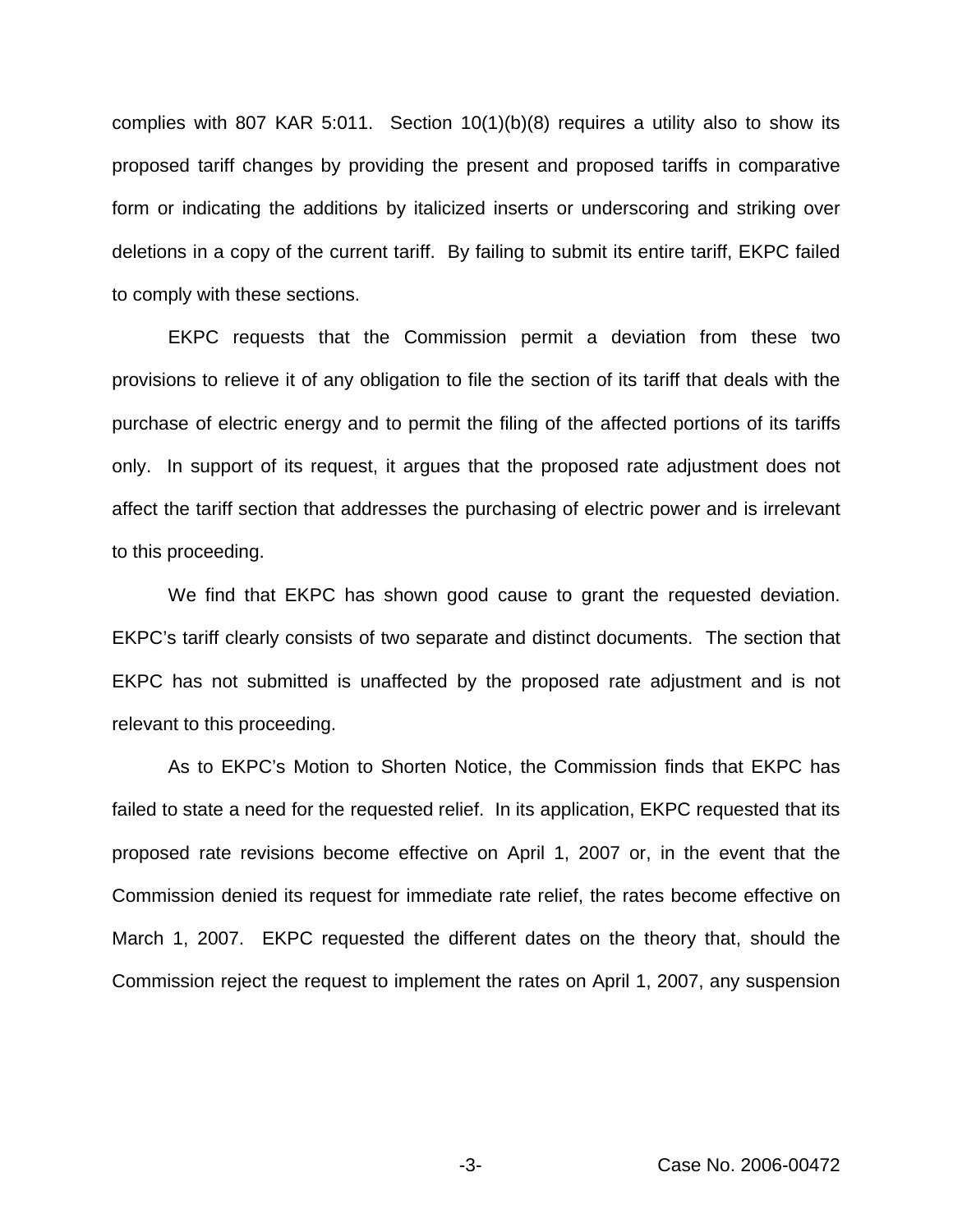of the proposed rates would end no later than August 30, 2007.<sup>4</sup> EKPC argues that given its current financial condition, an "earlier effective date could be critical to EKPC's ability to meet its financial covenants for this year . . . and would contribute to EKPC's resolution of its current financial difficulties."<sup>5</sup>

KRS 278.180(1) provides that no utility may change "any rate except upon thirty (30) days' notice to the commission, stating plainly the changes proposed to be made and the time when the changed rates will go into effect." It further provides that the Commission may shorten this notice period to 20 days upon a showing of good cause.

Administrative Regulation 807 KAR 5:011, Section 9(1), provides:

When a new tariff has been so issued and notice thereof given to the commission and the public in all respects as hereinbefore provided, **such tariff will become effective on the date stated** therein unless the operation thereof be suspended and the rates and administrative regulations therein be deferred by an order of the commission pending a hearing concerning the propriety of the proposed rates and administrative regulations under KRS 278.190 [emphasis added].

In its application and its supplement filing, EKPC filed tariff sheets that set forth an effective date of April 1, 2007. While EKPC proposed in its application and Motion an alternative effective date that was contingent upon the Commission's failure to take certain actions, this alternative date has no legal effect. KRS 278.180(1), as supplemented by Administrative Regulation 807 KAR 5:011, Section 9(1), prescribes

# <sup>5</sup> Motion at 2.

<sup>4</sup> KRS 278.190(2) permits the Commission to suspend proposed rate adjustments that are based upon a historical test period for a period of 5 months. At the conclusion of this period, if the Commission has not rendered its final decision on the proposed adjustment, the utility may place the proposed rates into effect subject to refund.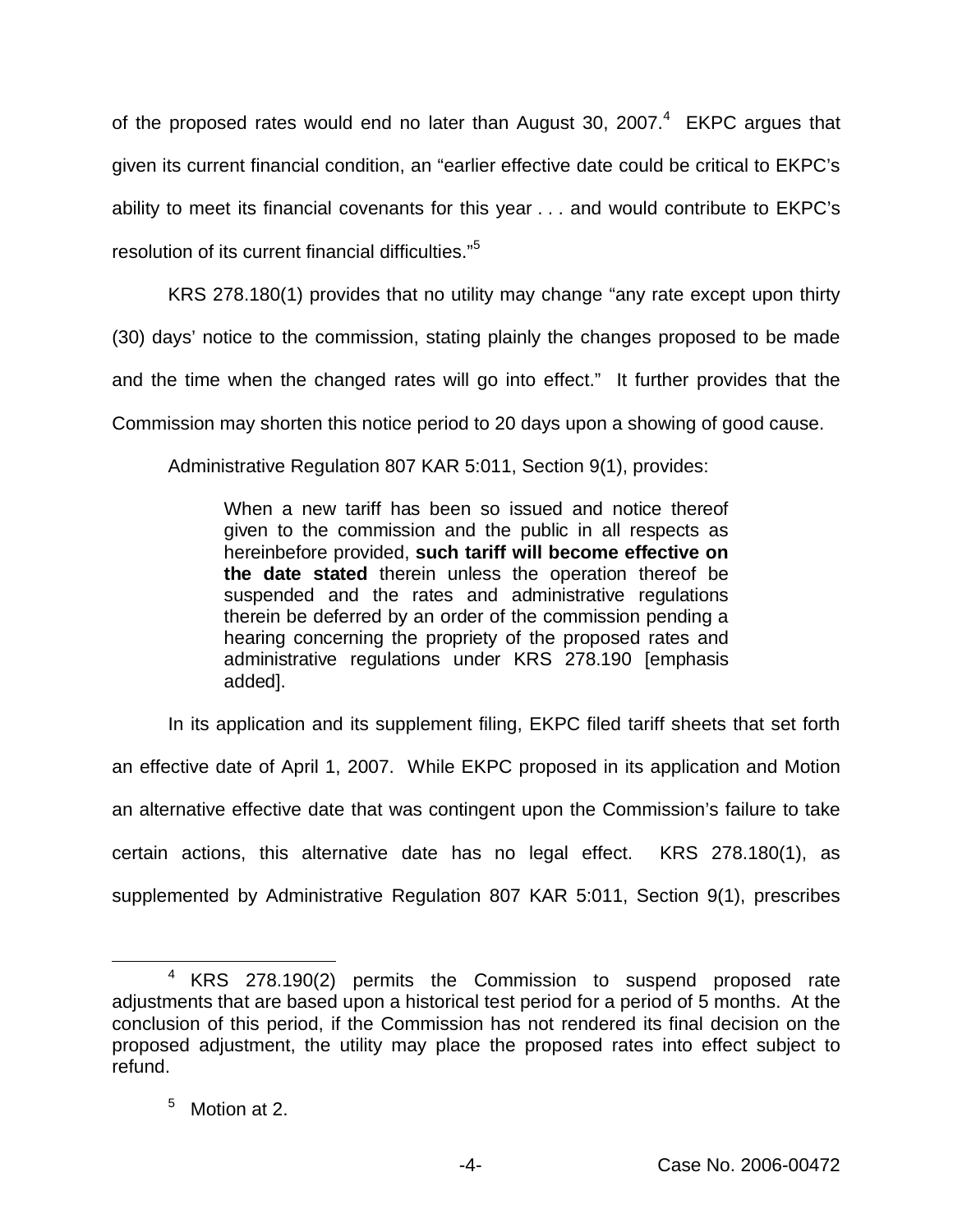the procedure for providing notice to the Commission. Neither the statute nor the regulation permits the use of an alternative effective date. The date set forth upon the proposed tariff sheets controls.

Having twice specified an effective date of April 1, 2007 on its proposed tariff sheets, the Commission must view that date as the utility's proposed effective date. As EKPC proposes an effective date of April 1, 2007 for its proposed rates and as its notice of the proposed rates were provided more than 30 days in advance of that date, the Commission finds no need to shorten the notice period.

The Commission acknowledges that EKPC's request to place its proposed rates into effect immediately subject to refund. For the Commission to grant the requested relief, KRS 278.190(2) requires a hearing.<sup>6</sup> We find that, prior to such hearing, the Commission and the parties should be afforded the opportunity to conduct discovery to ascertain whether EKPC's credit or operations will be materially impaired or damaged if the proposed increase in wholesale rates is not immediately implemented. We further find that a procedural schedule should be established to facilitate such discovery and hearing.

IT IS THEREFORE ORDERED that:

1. EKPC's request for a deviation from Administrative Regulation 807 KAR 5:001, Section 10(1)(b)(7) and (8) is granted.

 $6$  [P]rovided, however, if the commission, at any time, during the suspension period, finds that the company's credit or operations will be materially impaired or damaged by the failure to permit the rates to become effective during the period, the commission may, after any hearing or hearings, permit all or a portion of the rates to become effective under terms and conditions as the commission may, by order, prescribe.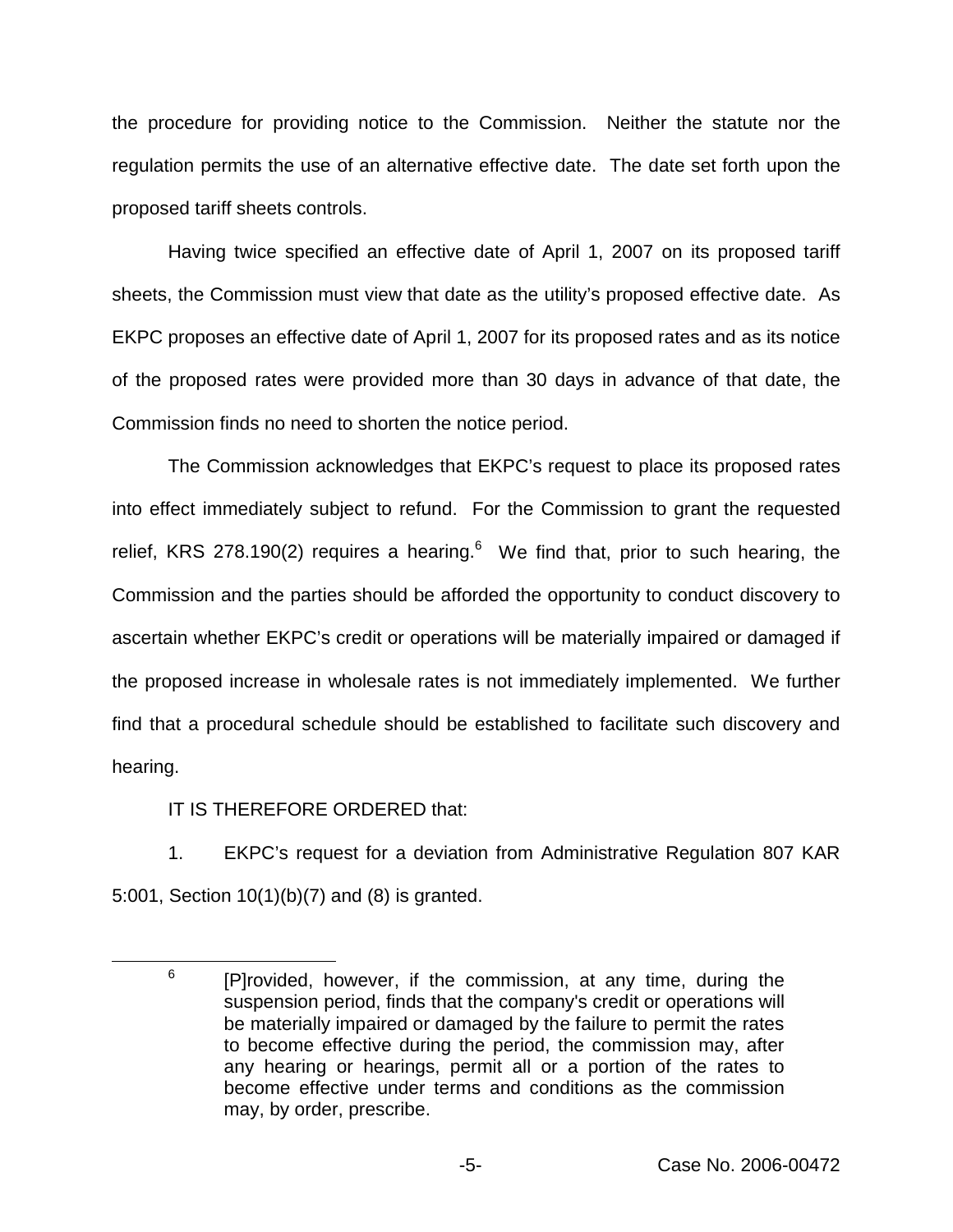- 2. EKPC's application shall be considered filed as of February 6, 2007.
- 3. EKPC's Motion to Shorten Notice Period is denied as moot.

4. The procedural schedule set forth in Appendix A to this Order shall be followed.

Done at Frankfort, Kentucky, this 13<sup>th</sup> day of February, 2007.

By the Commission

**ATTES** For the Executive Pirector Executive Director